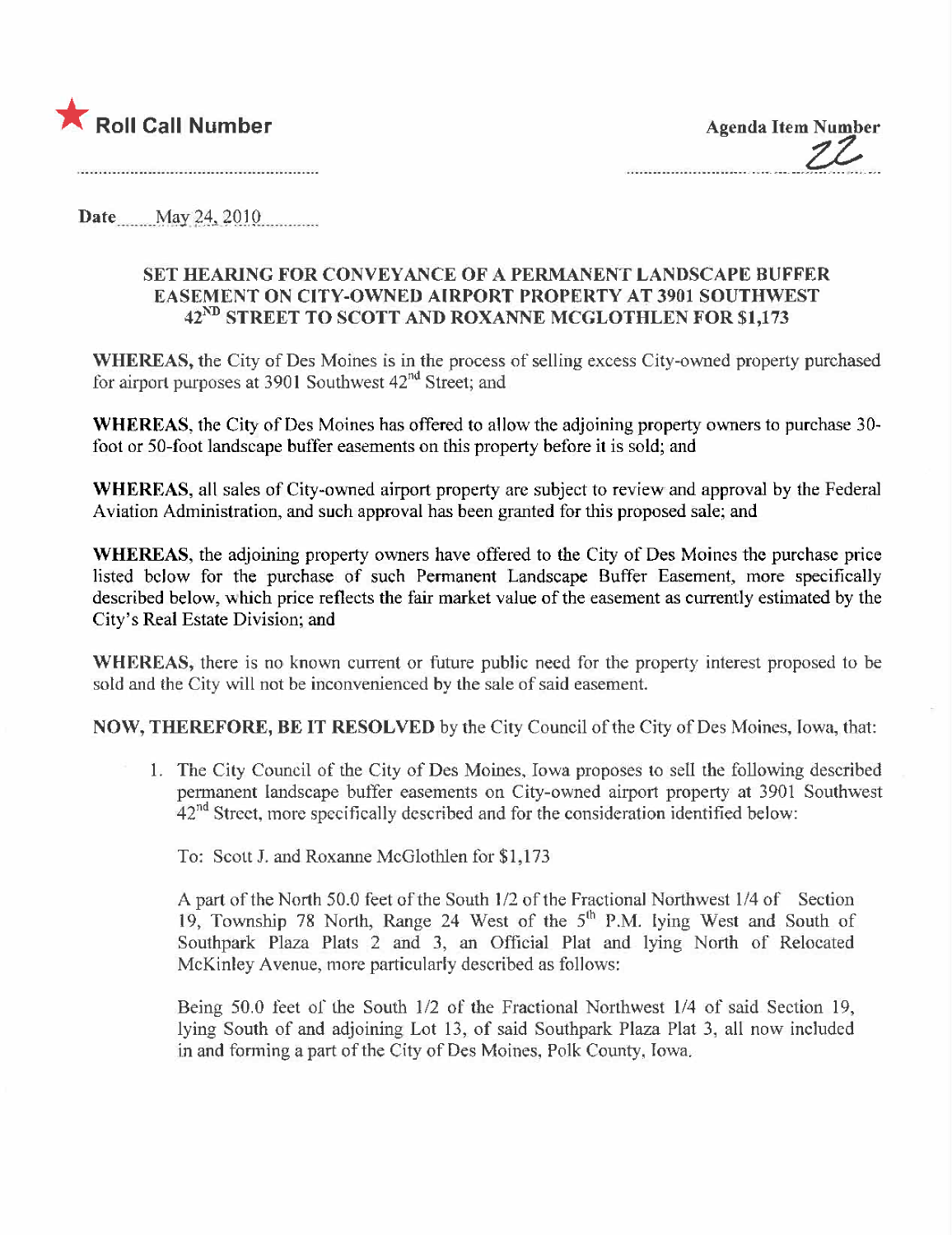

Date May 24, 2010

- 2. A public hearing shall be held on June 14,2010, at 5:00 p.m. in the City Council Chamber, City Hall, 400 Robert D. Ray Drive, Des Moines, Iowa. At that time the City Council wil consider the above-described proposal and any other(s) submitted prior to or during the public hearing.
- 3. The Chief Deputy City Clerk is hereby authorized and directed to publish notice of said proposal and hearing in the form hereto attached, all in accordance with Section 362.3 of the Iowa Code.
- 4. The proceeds from the sale of these easements shall be deposited into the following account: 2010-11 Operating Budget, Page 25, Airport Operations, EN002.

Moved by \_\_\_\_\_\_\_\_\_\_\_\_\_\_\_\_\_\_\_\_\_\_\_\_\_\_\_\_\_\_\_\_\_ to adopt.

APPROVED AS TO FORM;

David A. Ferfee

| <b>COUNCIL ACTION</b> | <b>YEAS</b> | <b>NAYS</b> | <b>PASS</b> | <b>ABSENT</b>   | <b>CERTIFICATE</b>                                                                                   |  |  |
|-----------------------|-------------|-------------|-------------|-----------------|------------------------------------------------------------------------------------------------------|--|--|
| <b>COWNIE</b>         |             |             |             |                 | I, DIANE RAUH, City Clerk of said City hereby                                                        |  |  |
| <b>COLEMAN</b>        |             |             |             |                 |                                                                                                      |  |  |
| <b>GRIESS</b>         |             |             |             |                 | certify that at a meeting of the City Council of<br>said City of Des Moines, held on the above date, |  |  |
| <b>HENSLEY</b>        |             |             |             |                 | among other proceedings the above was adopted.                                                       |  |  |
| <b>MAILAFFEY</b>      |             |             |             |                 |                                                                                                      |  |  |
| <b>MEYER</b>          |             |             |             |                 | IN WITNESS WHEREOF, I have hereunto set my                                                           |  |  |
| <b>MOORE</b>          |             |             |             |                 | hand and affixed my seal the day and year first<br>above written.                                    |  |  |
| <b>TOTAL</b>          |             |             |             |                 |                                                                                                      |  |  |
| <b>MOTION CARRIED</b> |             |             |             | <b>APPROVED</b> |                                                                                                      |  |  |
|                       |             |             |             | Mayor           | City Clerk                                                                                           |  |  |